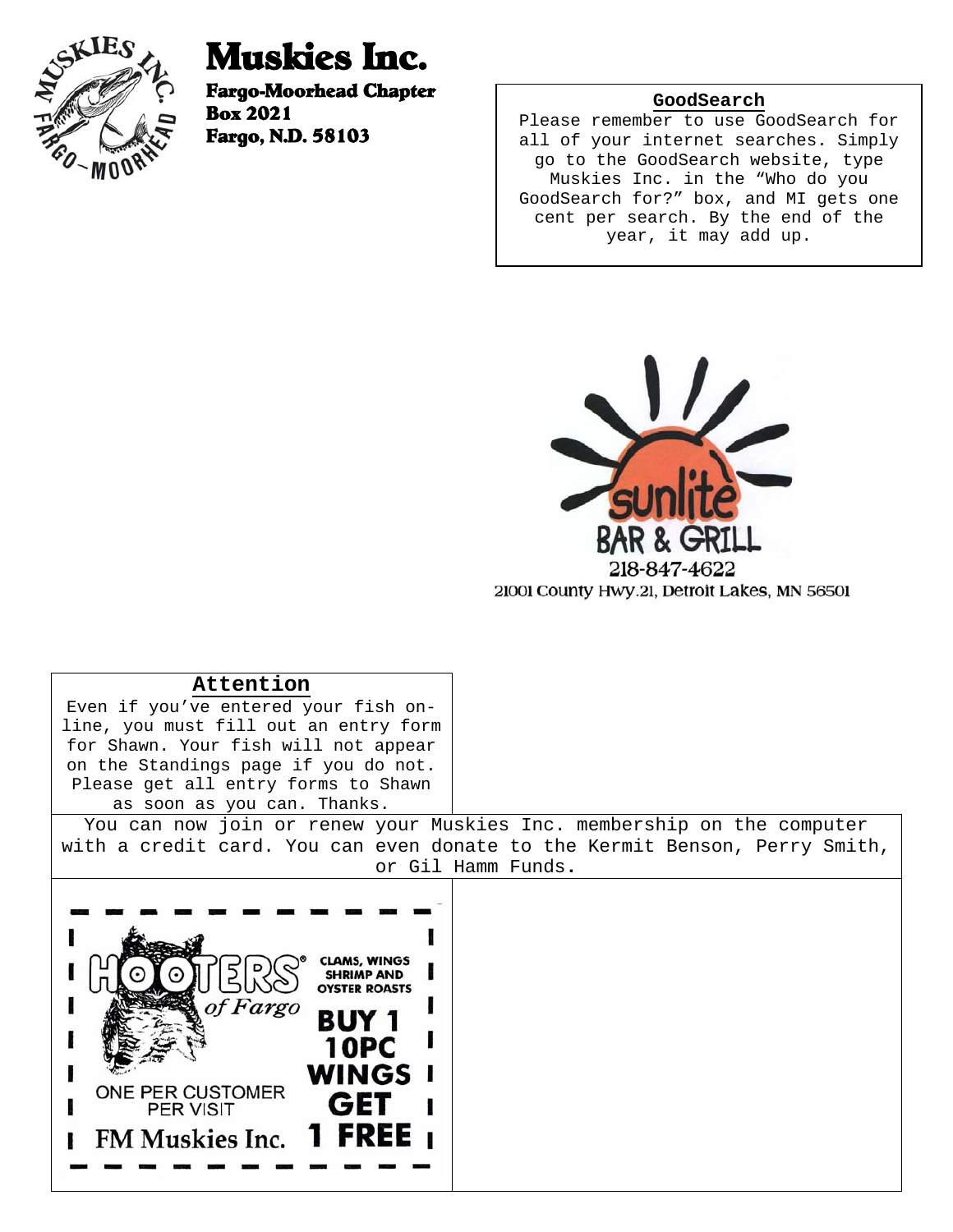**FM Muskie, Inc. Officers**

*President*

Brian Grote PO. Box 73 Sabin, MN. 56580 790-0275 Call 12-1 or after 4:30

#### *Vice President*

Brett Waldera 1656  $8^{th}$  St. E. West Fargo, ND. 58078- 4027 701-298-9032 *2nd Vice President*

#### Mark Stenger

47629 353rd Ave. Frazee, MN. 56544 218-342-2743

#### *Secretary*

Shawn Earley 3220 12th St S, Apt 205 Moorhead, MN 56560 701-306-7228 E-mail: musky\_45@yahoo.com

# *Treasurer*

Rick Eagleson 1521 S  $12^{th}$  St Fargo, ND 58103 701-235-6536 *RVP* Jeff Cadwell 44792 Crystal Hills Rd Pelican Rapids, MN 56572 218-234-5633

#### **Board Of Directors**

Jon Jacobson – 701-212- 3720 Ed Sweeney – 701-282-6000 Kathy Sloan – 218-287- 8653 Paul Haug – 701-280-2755 Jerry Sondag – 218-280- 8482 John Skarie – 218-846- 1946 Ben Swanson – 701-293- 9643 Brian Penfield – 701-388- 7120 Tim Shultz – 218-841-8670 Ron Teschner- 701-640- 0544 Newsletter Editor/Publisher Club Photographer, Chapter News Writer, Research Director Muskie Magazine Photo Editor **Brad Waldera 701- 642-1952** 

**At our last meeting:** President Brian Grote brought the meeting to order by having Rick give us the details about Awards Night. Rick said that even though attendance was down a bit from previous years, the raffle did quite well.

We then talked about the annual Chapter Sturgeon trip. Lance Omberg caught a 64-inch Sturgeon, which was the biggest for the trip. Almost everybody who went caught one and had a lot of fun too. The club would like to thank Brett, Steve, Ron, Shawn, Brian, and anyone else who brought, bought, or helped with the meals. It was well appreciated.

The on ice clean up was again a success, and we even got a little recognition in one of the local newspapers. Thanks to all who were able to help out.

A Minnesota DNR officer was looking for donations to purchase a Tazer. We decided to donate \$250.00 to help him out. Hopefully he'll remember the donation later on, and won't use it on any of us in the future.  $\mathcal{O}$ 

Brett talked about a great website he found, where you can print out your own Sunrise/Sunset-Moonrise/Moonset calendars. It's called **www.sunrisesunset.com**, and you can find the link to it on the next page and also on our Chapter website. It's very easy to figure out, and you can make your own calendars for each month of the year. Thanks for the tip Brett.

Brett also talked about our Chapter's trip to Lake of the Woods, which is planned for July 30-August 3. We'll be staying at Pine Island again, which is offering the same rate as in the past. We will probably leave Fargo around 6am on the  $30<sup>th</sup>$ , and everyone can follow each other like we did with the Sturgeon trip. Please contact Brett or Brian for more information or to sign up.

Wednesday Night League may take on a few changes this year. We'll be sure to talk about League at the May meeting.

We will be making leaders at the May meeting, so be sure to bring some cash. Shawn and/or Chris have always done a great job in the past, and you won't find this kind of quality leader at a cheaper price anywhere around.

Mike Ruff will be bringing Rad Dogs to the May meeting. He usually has some new blades and combos, so be sure to show up.